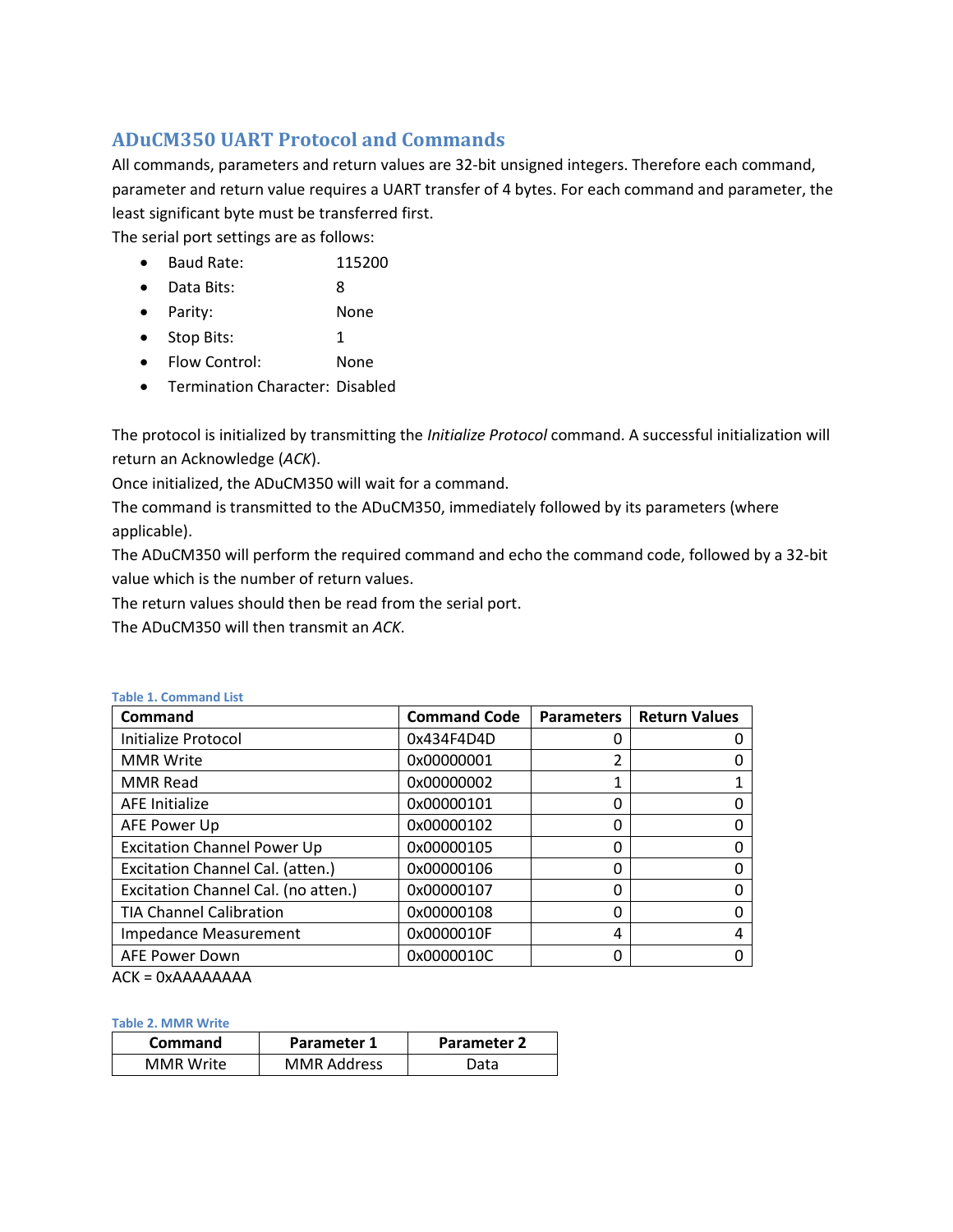**Table 3. MMR Read**

| Command  | Parameter 1           |  |
|----------|-----------------------|--|
| MMR Read | <b>MMR Address</b>    |  |
|          | <b>Return Value 1</b> |  |
|          | <b>MMR</b> Data       |  |

#### **Table 4. AC Measurement**

| Command        | Parameter 1              | <b>Parameter 2</b>    | Parameter 3           | Parameter 4           |
|----------------|--------------------------|-----------------------|-----------------------|-----------------------|
| AC Measurement | <b>Frequency Control</b> | Amplitude (DAC        | Attenuation           | <b>Switch Matrix</b>  |
|                | Word (FCW)               | Code)                 |                       | Configuration         |
|                | <b>Return Value 1</b>    | <b>Return Value 2</b> | <b>Return Value 3</b> | <b>Return Value 4</b> |
|                | <b>RCAL Real</b>         | <b>RCAL Imaginary</b> | Load Real             | Load Imaginary        |
|                | Component                | Component             | Component             | Component             |

# **AC Measurement Parameters:**

1. FCW = 
$$
\frac{F_{OUT}}{F_{ACK}}
$$
 × 2<sup>26</sup>, where F<sub>ACK</sub> = 16MHz

- 2. DAC LSB size =  $195.36\mu V_{PEAK}$  (without attenuation applied) Example: 9mV<sub>RMS</sub> =  $\left(\frac{1303 \times 195.36 \mu V}{40}\right) \times \sqrt{2}$
- 3. 0 = Attenuation (Div 40) Disabled 1 = Attenuation (Div 40) Enabled
- 4. For Switch Matrix Configuration parameter, see ADuCM350 Hardware Reference Manual AFE\_SW\_CFG register (address 0x4008000C)

## **AC Measurement Results:**

$$
RCAL_{MAG} = \sqrt{RCAL_{REAL}^2 + RCAL_{IMAG}^2}
$$

$$
LOAD_{\text{MAG}} = \sqrt{LOAD_{\text{REAL}}^2 + LOAD_{\text{IMAG}}^2}
$$

$$
RCALPHASE = tan-1 \frac{RCALIMAG}{RCALREAL}
$$

$$
LOADPHASE = \tan^{-1} \frac{LOADIMAG}{LOADRAL}
$$

$$
\text{UNKNOWLEDN} = \left(\frac{\text{RCAL}_{\text{MAG}}}{\text{LOAD}_{\text{MAG}}}\right) \times \text{RCAL}_{\text{VALUE}}
$$

 $UNKNOWN\_IMP_{PHASE} = RCAL_{PHASE} - LOAD_{PHASE}$ 

 $RCAL_{MAG}$  = The magnitude of the RCAL resistor ( $\Omega$ ).